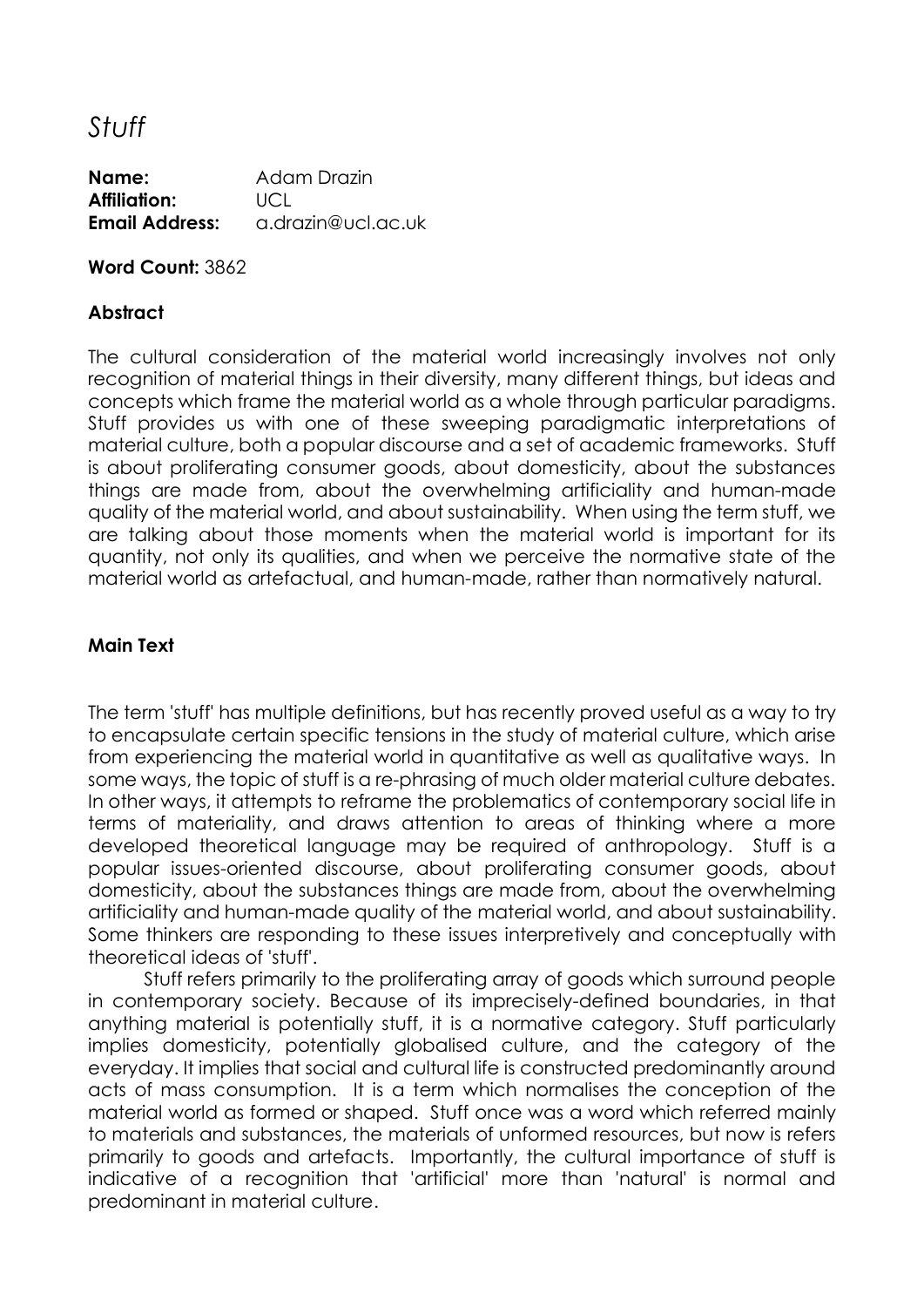Different approaches to stuff have developed over the years, each of which comprises a critical perspective on culture. These include the humility of objects, as epitomised in mass consumption (eg. Miller 1987, 2009); stuff as rubbish (eg. Thompson 1979), disorder or clutter (eg. Makovicky 2007); as matter or substance (eg. Drazin and Küchler 2015); and as a project or manifestation of a subject for activism (eg. Molotch 2003). This overview considers each of these viewpoints in turn, then the common ground between them.

As the expression of a problem or provocation, stuff is about those moments when the material world manifests a cultural tension between qualitative and quantitative meanings. Stuff indexes significance through quantity rather than quality. Objects which are stuff are in one sense replaceable or disposable, lacking individual distinction. However, at the same time it is in its capacity as stuff that material culture comes to be culturally important of itself, so the holistic importance of any part of the mass then resists disposal. A home, the feel of home, may come to be manifest in a conglomeration of objects, each of which individually is replaceable by the rest, but each of which also resists disposal because it comprises part of the mass and hence the home. Hence the disturbing paradoxes of stuff, that it can be seen as an inevitable process of demolishing distinction and specialness, while also constructing alternative modes of meaningfulness.

Stuff may in this sense be considered as a different kind of post-semiotic materialism, one materialism in a culturally diverse world of many materialisms (Boscagli 2014). Price suggests a range of relatively specific characteristics of stuff:

*"I use the term 'family stuff' to capture the fluid materiality of daily family life that includes transient, non-durable, de-materialized, iconic, indexical and inalienable objects intricately interwoven with each other and with the people, relationships and practices that give them weight. Family stuff is 'not just the hapless bearers of symbolic projection'."*

(Price 2012: 304)

Price's characterisation is of a material world of discrete but nonetheless inseparable entities and objects. In her consideration, stuff reflects collective identities such as family.

Stuff is only one way in which anthropology has considered the kinds of new materialisms which this new, normatively artefactual material world demands. New materialisms have especially proliferated since Latour's critique of seeing the material world purely through semiotic paradigms (cited above by Price). For centuries, an Aristotelean hylomorphic model of the world has predominated in the popular and academic imagination, which sees a separation between matter (which is quantifiable) and form (which is discrete objects). In response to the challenge to the dominance of this model, we can develop ideas of the processuality of the material world (Ingold 2010), network models, or models of new materialities and materialisms such as stuff. Whatever our response, we must acknowledge the necessity for new ways of thinking about and framing the material world.

One interpretation of the question of what culturally characterises stuff is that of the creation of the everyday, normative, accepted social worlds and understandings. What makes stuff is its ordinariness.

Miller argues how mass-consumed things can be central to cultural phenomena, but nonetheless possess an "inherent invisibility" (1987: 15). The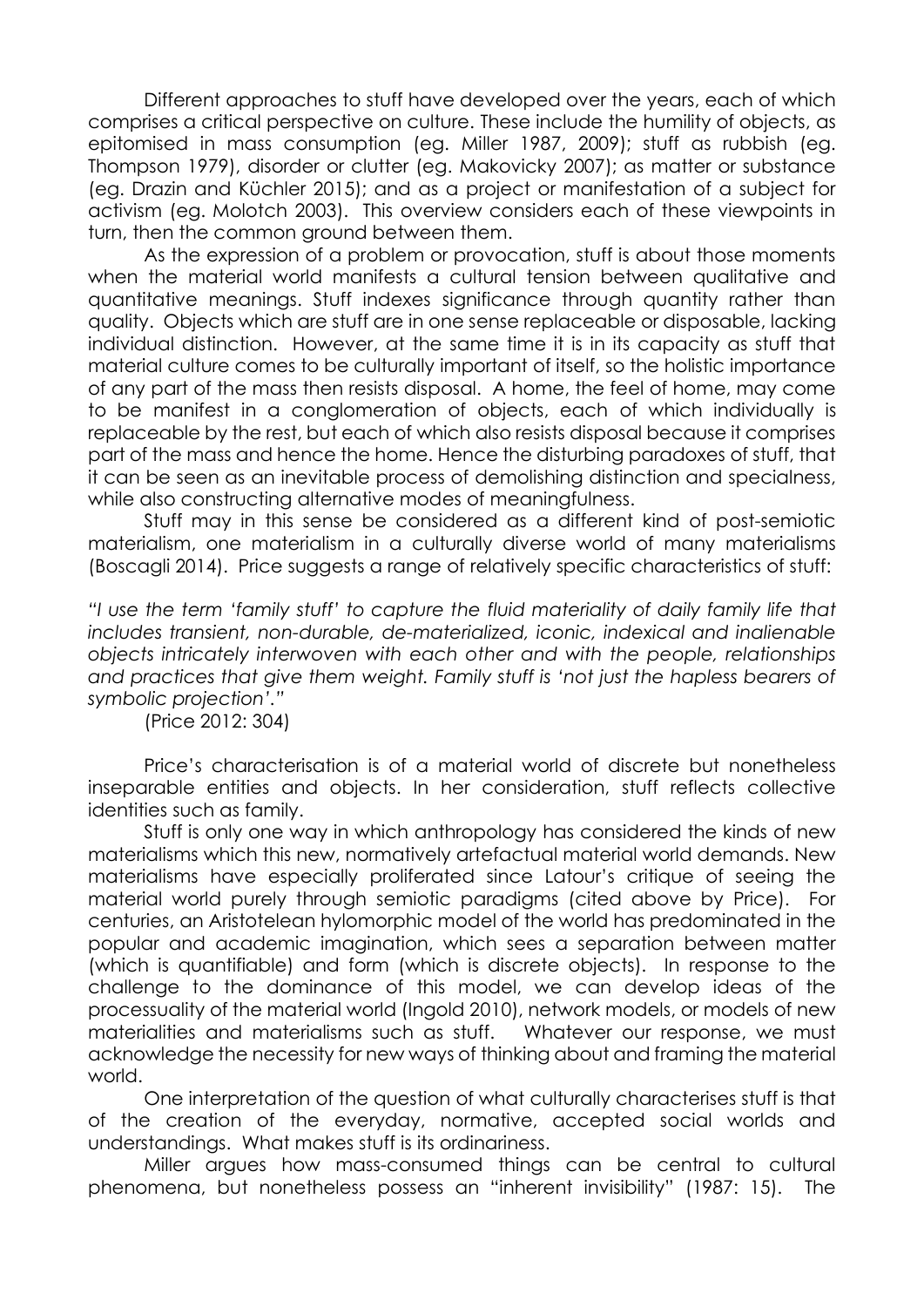"humility of objects" (ibid: 85) comprises a set of arguments that it is in the taken-forgrantedness of mass consumed objects that their significance lies. Their meaningfulness is not about explicit semiotics so much as unconscious, emotional connections, bodily praxis and the playfulness of imagination, happening in a process of objectification. In the engagement of people with things, at certain moments, people project cultural ideas in a playful, imaginative fashion on to the stuff of the world, and then experience moments of embodiment or assimilation. In this theory, while objects are culturally crucial, they are rarely if ever independent of human activity, praxis and imagination. Miller however resists defining 'stuff' per se (Miller 2009), preferring to use it as a loose term which affords some theoretical and subjective liberty, and adaptation according to different empirical situations which anthropologists observe and interpret.

Hence the ordinariness of objects matters. How this has happened has changed historically. Historical accounts of mass consumption outline how shifts in authority can affect consciousness of goods as ordinary and normative. One seminal moment of re-conception for example is shown by the changes in the economy of furniture from the late seventeenth century through to the early twentieth century in France (Auslander 1996). From the medieval period, furniture was conceived of as valuable but mobile and transportable, linked more to a family than to a house. Furnishings would often be produced individually, object by object, through direct contact with crafts persons. The production and distribution of furniture changed, centralised into larger production centres, large workshops, and warehouses. Taste was less and less decided in conversations between the consumer and the artisan. Instead, a class of 'taste professionals' emerged who engaged with furniture factories, large department stores, and media outlets. This meant that the capacity for judgement of taste was distanced from people, who became 'consumers', and also that furniture design came to be gradually more normative and conservative, often referencing back to well-known classic French styles. In this new grammar of taste and form, one item might become substitutable by another.

Histories of consumption like this one indicate how the material world as stuff can concern not just mass-production of goods, but mechanisms of mass consumer consciousness, and forms of judgement involving personal perceptual distanciation from objects, mediated by style. Consideration of material goods as stuff here manifests as when goods are both so proximate to persons as to be essential to identity, indeed almost indistinguishable from them; and yet at the same time to be located in more abstract knowledge frameworks.

Since the 1980s, anthropologists have considered how stuff relates to social identity and self-conception. The idea of selfhood here is important, because as a way to culturally conceive of persons it resonates better with the concept of stuff than other alternatives, such as the explicit representations implied by 'identity', or the qualities, relationships and responsibilities implied by 'personhood'. 'Self-hood' by contrast is often about experience. The world of stuff here acts as a substrate to specific experience and happenings in one's life, knitted in with the events one has gone through. This apparent inevitability of acquiring personal stuff as literally the facts of one's life parallels the inevitable acquisition of experiences inside the body as memories. In extreme examples, stuff displaces even the body as a repository of personhood through experience (Layne 2000).

Processes of disposal, gifting, and sacrifice can be as important as acquisition to constructing self-hood. Stuff, this material substrate which accompanies us, offers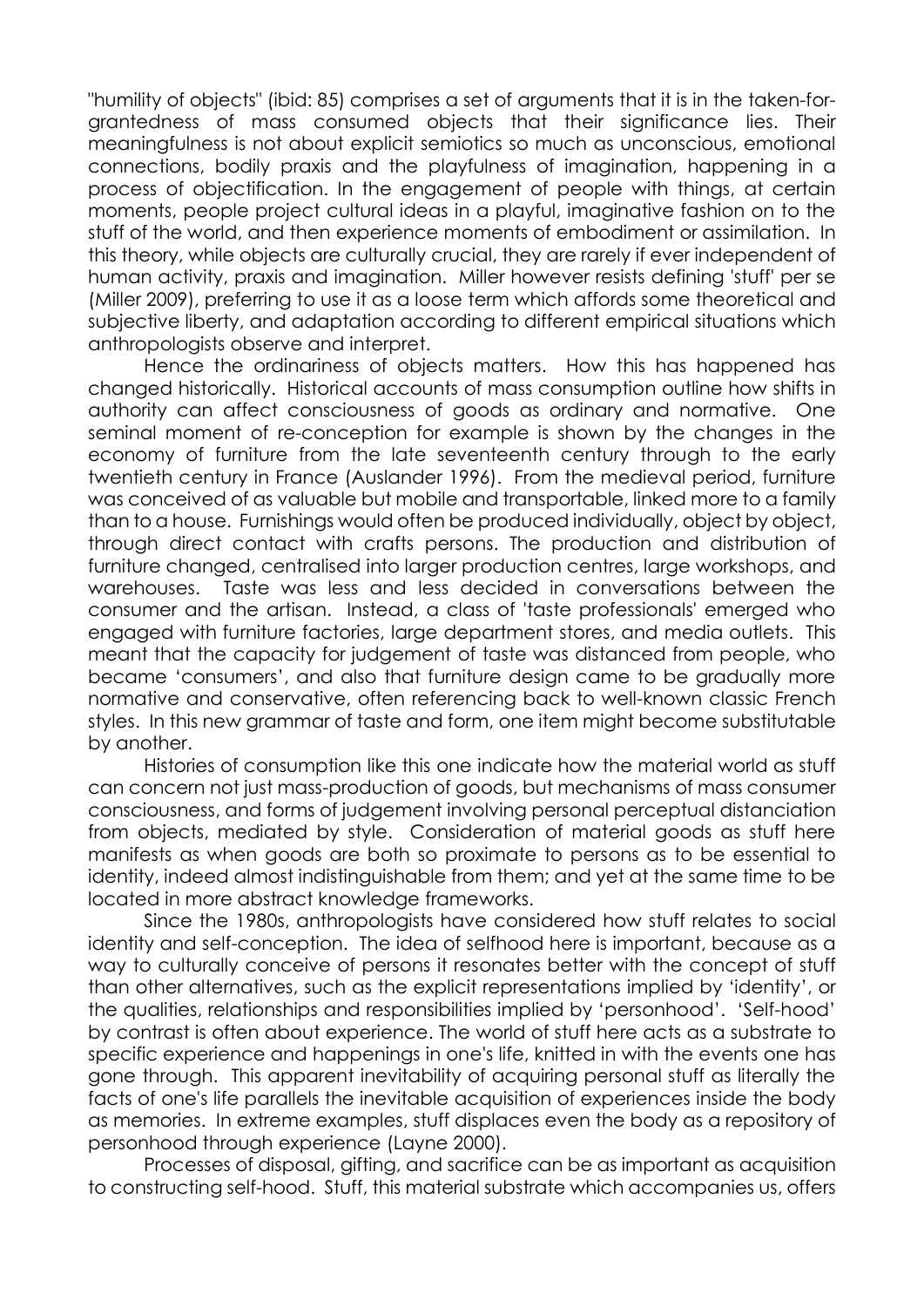up the possibility of sacrifice because it is in a sense a part of us, and yet is constituted collectively by association. Having fewer and fewer functions except for memory, it can easily be disposed of as rubbish, and yet to do so seems a deliberate sacrifice of a part of one's self.

Considered as mass consumption, there are several levels and aspects to the definition of stuff. As well as comprising certain kinds of consumed objects, stuff is also a "new, plastic materiality... matter whose plasticity, its transformative potential, comes into being, inextricably, with the human" (Boscagli 2014: 2). As mass consumption, stuff offers new understandings, both academic and popular, of how subject and object engage and intermingle.

One approach to stuff would suggest that it involves a concern with things which are clutter, out of place or messy. When out of proper context, things become stuff. Ideas of order and disorder have long been a concern in anthropology. Clutter presumes its mirror image, a sense of order; but as anthropologists we can locate this sense of order in different places. The human mind is one such locus. Objects which index human designs and intentionality can be seen to correlate with order. In this sense, when stuff evades manifesting a quality of mind or cognition, its unintentional disorderliness and unruliness indicates stuff.

The home, that material shell of stuff which is owned and yet also inherited, can also be an important locus for objects which exist on the periphery of being planned, or unintentional. In the home, things can be the subject of individual planning, but also the result of plans and intentions by people no longer present. Homes provide not only frames for ordering, but frameworks for understanding materiality. Things can be seen as clutter because they are 'matter out of place', or because they represent collective intentions and seem to possess their own cultural agency.

The apparently unavoidable perpetual transformation of homes into repositories for clutter, where uncontrollable objects constantly exercise their own demands to become the home, means that domestic stuff is about historicity. Through clutter in the home, we are located in history. Makovicky (2007) relates the acquisition of 'stuff' to Walter Benjamin's notions of historicity in objects. The faded and plush interiors remembered by Benjamin in Central Europe were for him things which bore the marks and hints of very personalised routines and practices. Every home has shaped itself to a body or bodies. When the person is present, these objects have evident sense in relation to that person, but in their absence or their passing, the stuff remaining simply marks the person's absence. The human voids which open up around stuff in the eddies of history, and a twentieth century Europe marked by migration, loss, and change, make domestic stuff inevitably linked to remembrance and nostalgia. As it accretes, stuff can operate as a social cosmology, and serves to position people within history. Clutter is not simply an accidental process, the relics left over from other activities, clutter makes sense.

Cross-cultural studies of clutter show us how there are many ways and mechanisms by which stuff proliferates in the home. In Japan, homes are overburdened by an imagined ideal of the materially minimalist 'Japanese home' (Daniels 2010), devoid of stuff. And yet there is a profusion of things. In much of Asia, gift receiving is exaggeratedly prestigious, and consequently the acquisition of stuff cannot easily be refused, nor necessarily contained, part of a constant battle in the object world between circulation and accumulation. Many gifts are ornaments, things designed with the sole purpose of being seen and, basically, hanging around. In Japan, this battle necessitate the development of homes with the means to store,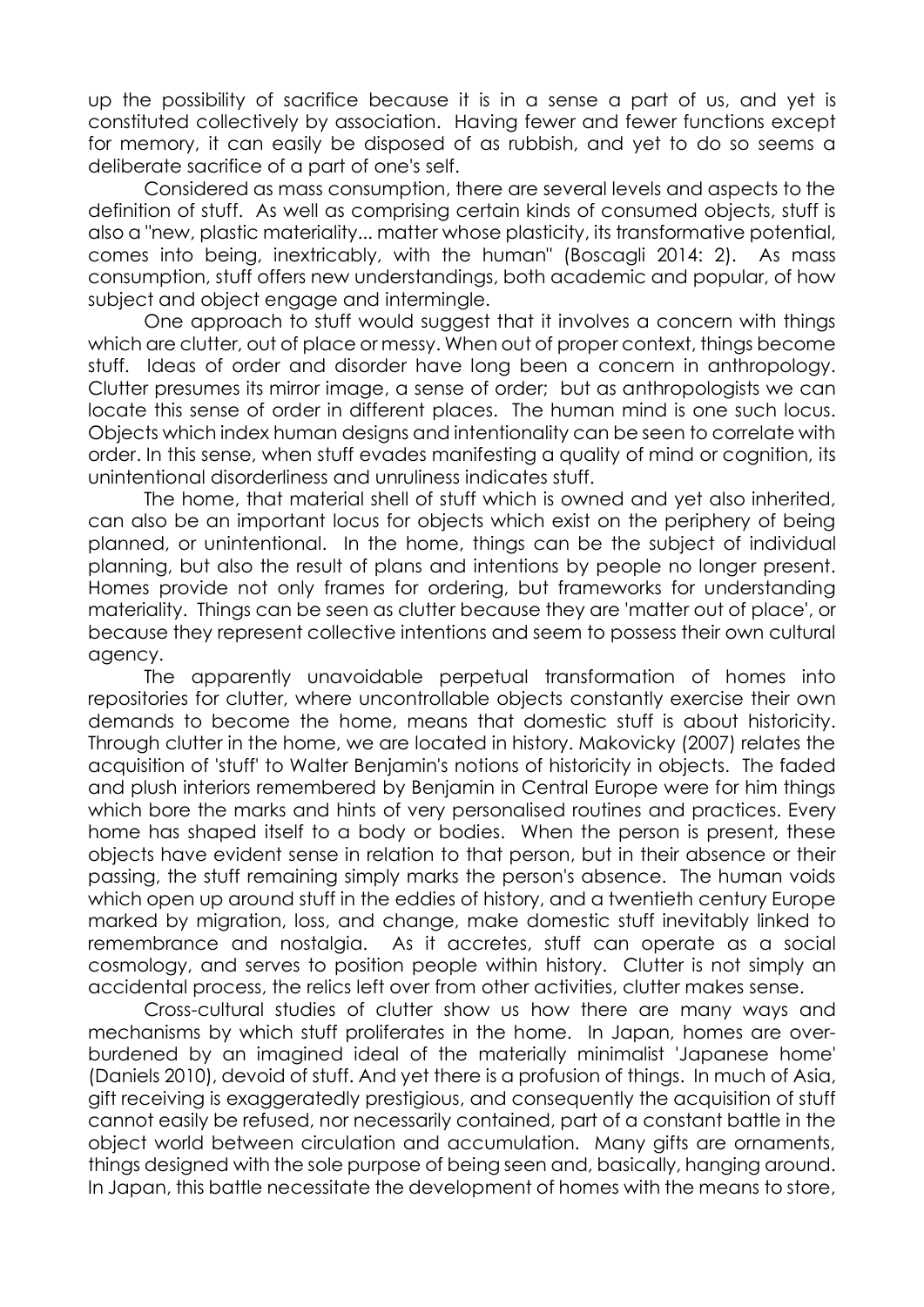contain, hide, display, or re-gift objects. Strategies such as storage help people in Japan to try to uphold ideologies of a morally good and tidy home.

These domestic ethnographies cast a cultural light on clutter. While many American-based studies of consumption may place emphasis on traditions of direct purchase for oneself, and intentional acquisition, clutter also happens because of traditions of gifting and obligated receiving, or because of other cultural traditions. One object becomes two or three, and they develop a mass-like quantity. Domestic stuff mediates relatedness and individualism. The connectedness of people through memory concerns the creation of family through the home, which is not governed by a given kinship structure, but becomes a vessel for activities intended to build relationships.

Moving from the micro-framework of home to the macro-framework of society, the idea of stuff as rubbish or garbage can be seen as a mapping of the fundamentals of how power works. 'Rubbish theory' (Thompson 1979), from archaeology, suggests that power hierarchies and relations in society are largely supported by who in society is able to make the decision that something is 'rubbish' or not. Since stuff exists on the borders of disposability, it follows that who decides what is stuff or not also parallels who is in charge.

The anthropology of clothing in particular has contributed to this field. At some point, it is discovered that domestic articles are no longer individually wanted, but are part of an indiscriminate mass of wardrobe stuff, and they may become waste or donated to various second-hand channels. Second-hand clothing, often quantified by weight and sold by the kilo, traces local and global hierarchies and mutual connections; and when not wanted as clothing per se, may be shredded and reconstituted as rough fibres and new textiles in India or China. Such tracings of the social lives of clothing reveal the multiple stages at which objects are reconstituted as stuff, and map the operation of capitalism at a global level in response to clothing as stuff.

In this vein, anthropology has over the years provided multiple studies of clutter, of rubbish, of institutions of disposal, and of second-handedness. When we consider charity shops, or American garage sales, flea markets, different kinds of car-boot sales across Europe, and localised online trading networks and platforms, we witness the plural cultural ways that societies have developed to mutually deal with stuff. What all of these institutions do is to construct things as stuff, and deal with it through processes of depersonalisation, anonymisation, transportation, processing and cultural reconstitution.

Approaches to stuff as clutter or rubbish therefore show us how power relations in society can articulate closely with powers of shaping matter. The normative conception of stuff moving from 'matter' to 'masses of consumer goods' might signify that it is less important to study stuff as substance, but equally it could be argued that it is a broadening of the category of substance to include form.

The study of crafts, and various kinds of embodied making, show how materials and bodily activities can seem inseparable. Many craftspeople do not only produce certain shapes and forms, and do not only use certain kinds of tools, but also identify with a certain material. The properties of that material, its resistance, the way it molds itself, and so forth come to be indistinguishable from the bodily consciousness of the maker. As substance, therefore, stuff is important in the individual self-conception of persons. Because the world is made of stuff, the sensory boundaries of the person are blurred and subject-object boundaries are indistinct. Some advocate looking at textility in this instance (Ingold 2010), or at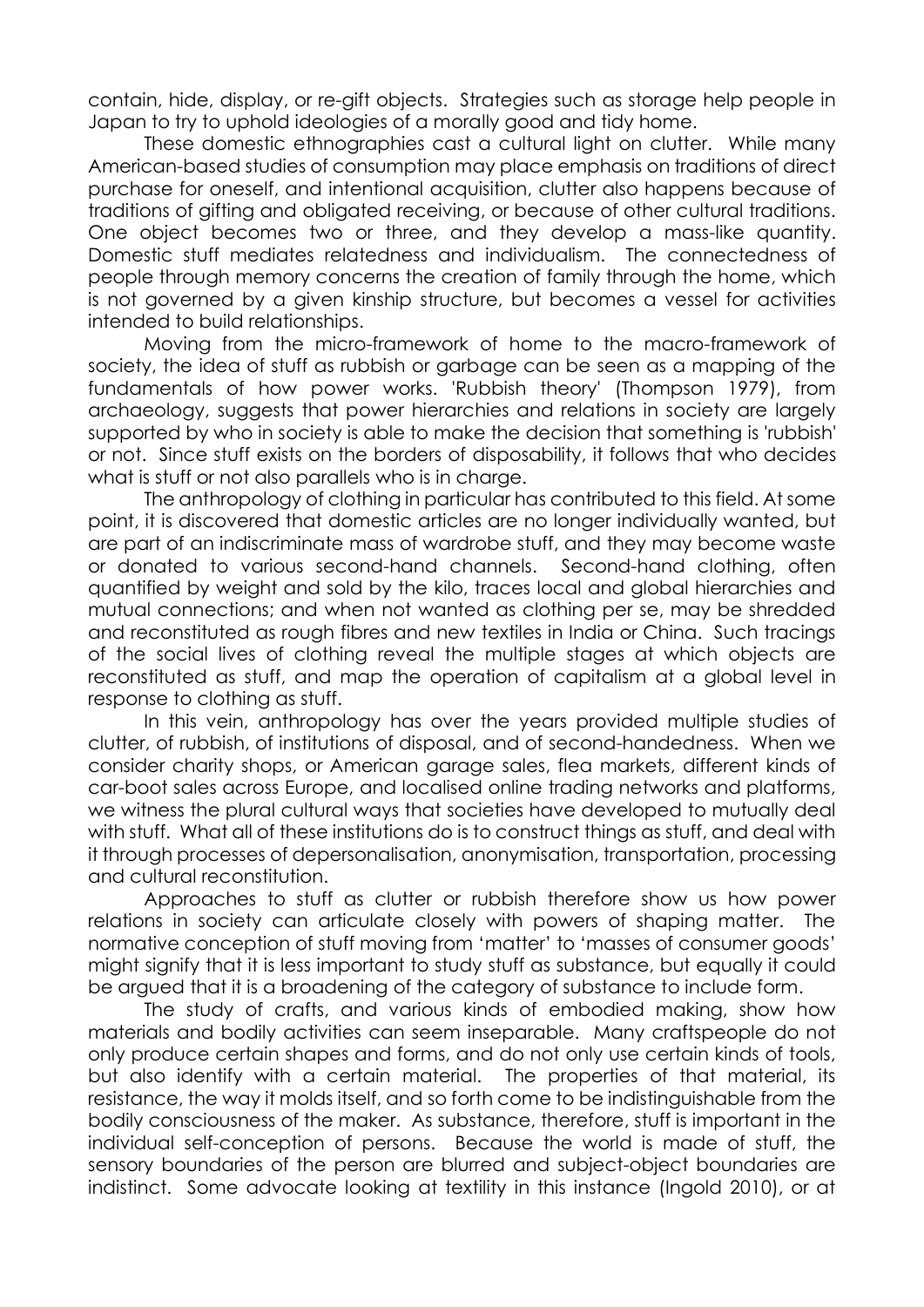techniques in the long-standing French tradition. In other circumstances, anthropologists retain the conception of matter as significant in itself, for example in the light of renewed anthropological attention to materials and materials innovation (see Drazin and Küchler 2015) and materials which have agency, or "vibrant matter" (Bennett 2010). Such approaches consider materials as not simply resources for making, but also potentially subversive, converters potentially of both knowledge and of cognitive qualities of mind.

Seen as a world of materials, stuff is a potentially infinite resource for the production of meaningfulness and varied structures of meaning. Matter can be culturally prolific. Metaphorical associations of a contextual kind (Tilley 1999) can spin from material culture, because objects are not only made from one substance, but contain and articulate many, and because substances cross-cut the forms and interconnect them. Substance is also the focus of modes of production and making, and so persists in manifesting a feeling for the kinds of embodied labour and personal praxis which produced certain things, long after they have passed into new hands. While the form of an object - a scratch, a curve - may be indicative of a moment of action, the kind of stuff it is made from, wood or metal or plastic, indexes long-term actions, production networks and personal organisation.

Lastly, we have anthropological studies of stuff which conceive of it as some kind of project-ness of the material world. Hence it is deeply personal, agentic.

*"Where does it come from, this vast blanket of things - coffee pots and laptops, window fittings, lamps and fence finials, cars, hat pins, and hand trucks - that make up economies, mobilise desire, and so stir up controversy? ... In the world of goods, as in worlds of any other sort, each element is just one interdependent fragment of a larger whole."* (Molotch 2003: 1)

The subject of stuff seems inevitably connected with the subject of sustainability. This is because the framing of the world as stuff implies a holistic relationship with the material world. Objects affect one another, and what one does to one object now may affect others in future. This means that, as stuff, material culture is considered to have implications for the production and reduction of matter in the longer term.

The attempt to establish a level playing field of material objects and substances, where one may be compared and contrasted with another, is a part of projects to establish a material politics around the consumption, design, and production of objects. Design here is a professional mode of human activity which helps envisage the interchangeability of many aspects of material goods: substances, forms, and purposes are shapeable, malleable and interchangeable.

Stuff as a material politics is not purely a perceptual shift. Globalisation of material flows and information give a more pertinent and biting dimension to this idea. Digital and informational capacities mean that goods and materials are unavoidably tracked, recorded and measured in digital ways which can present one against another. A person sitting in Australia can more easily have a conception of the importance of how stuff in Canada may affect them.

Ethnographies of the politics of food have been particularly rich in exploring this vein of thought. Some studies emphasise the possibility of choosing one thing over another, as in a boycott. For example, studies of boycotts can reveal how people may aim may to consume less stuff and yet cannot represent their own identities and ideas without stuff (Isenhour 2010). Other ethnographic work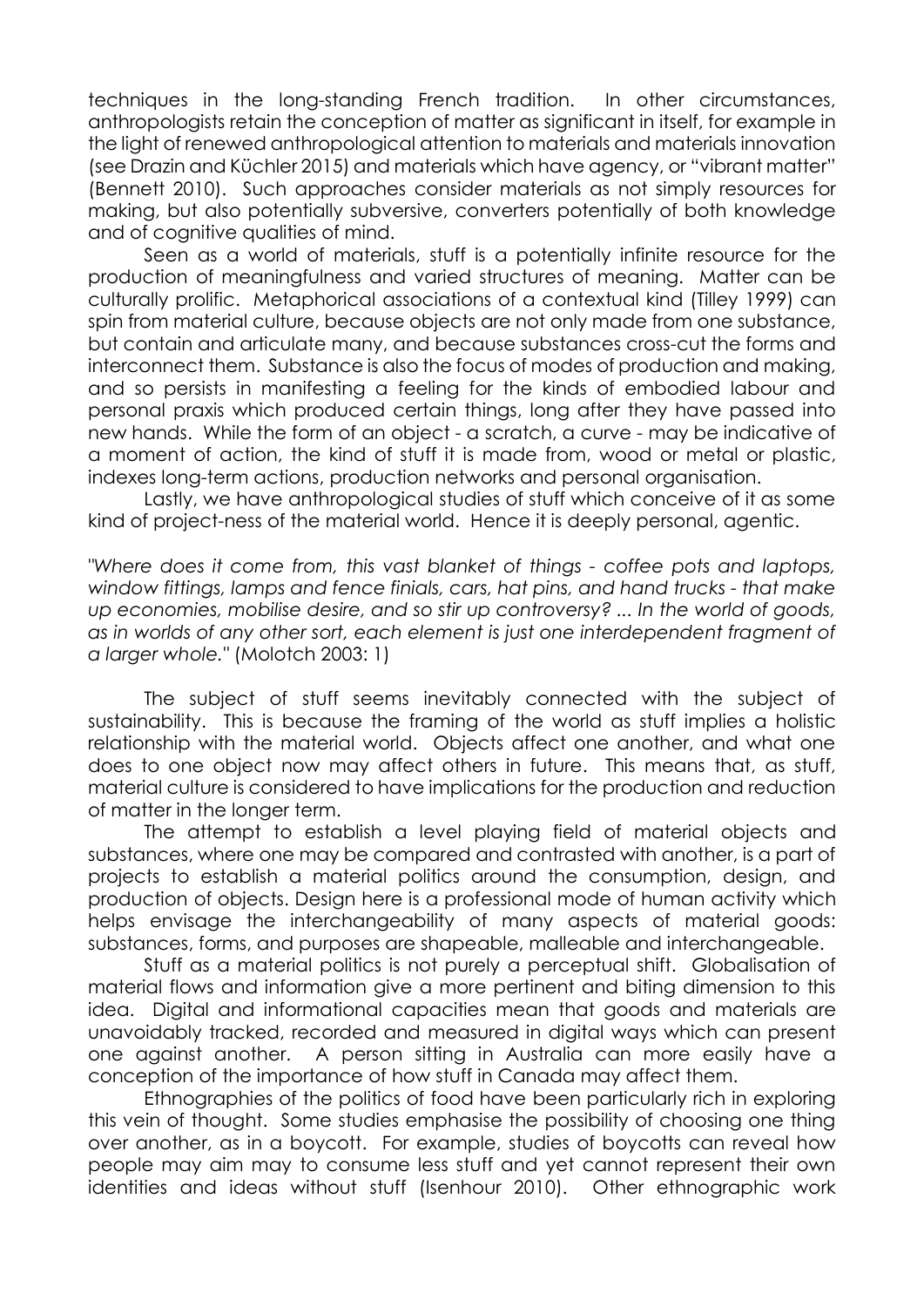emphasises the ethical constitution of goods in active proposals for shaping the material stuff of which they are made. Many food-oriented movements can be seen as reactions to the advance of anonymous substances, an attempt to re-enchant food production, provisioning, meals and eating.

In summary, stuff can refer to materials, as it traditionally once did, or it can refer to masses of made objects. In contemporary anthropology, stuff signifies a shift of normative perceptions of the material world to the domain of the artificial, to objects and human-made materials, rather than the natural. In this sense, it reflects changes in the ways that the material world is generally perceived, and is emblematic of the need for new forms of thinking about materialism.

The anthropology of stuff incorporates a range of work which is striving to reformulate and think about contemporary cultural and social problems in material culture terms. Anthropologists differ in terms of conceptualising what sort of a problem is posed, and some derive their work from observation of particular ethnographic phenomena (the proliferation of mass consumer goods, mess, materials, or sustainability), while others frame more theoretical problems (form vs substance, design, subject-object relations). There are however commonalities. The anthropology of stuff considers moments when the material world is meaningful in terms of quantity, proliferation or agglomeration, more than in terms of quality. There is a sense in which stuff concerns the inevitable demolition of a sense of specialness of material things, by which they become ordinary. In this sense, stuff celebrates popular mass culture, and may involve a sense of disenchantment. This does not mean that stuff is necessarily meaningless. Indeed, many objects are inherited and connote important relationships, but their importance is recognised as decreasing, and they come to be seen as clutter which cannot easily be disposed of.

### **SEE ALSO:**

**Consumption** Consumer Culture Home Material Culture **Materiality** 

### **References**

Auslander, Leora. 1996. *Taste and Power: furnishing modern France*. Berkeley: University of California Press.

Bennett, Jane. 2010. *Vibrant Matter*. Durham: Duke University Press.

Boscagli, Maurizia. 2014. *Stuff Theory: everyday objects, radical materialism.* London: Bloomsbury.

Daniels, Inge. 2010. *The Japanese House: material culture in the modern home*. Oxford: Berg.

Drazin, Adam and Susanne Küchler, eds. 2015. *The Social Life of Materials*. London: Bloomsbury.

Ingold, Tim. 2010. *Making.* London: Routledge.